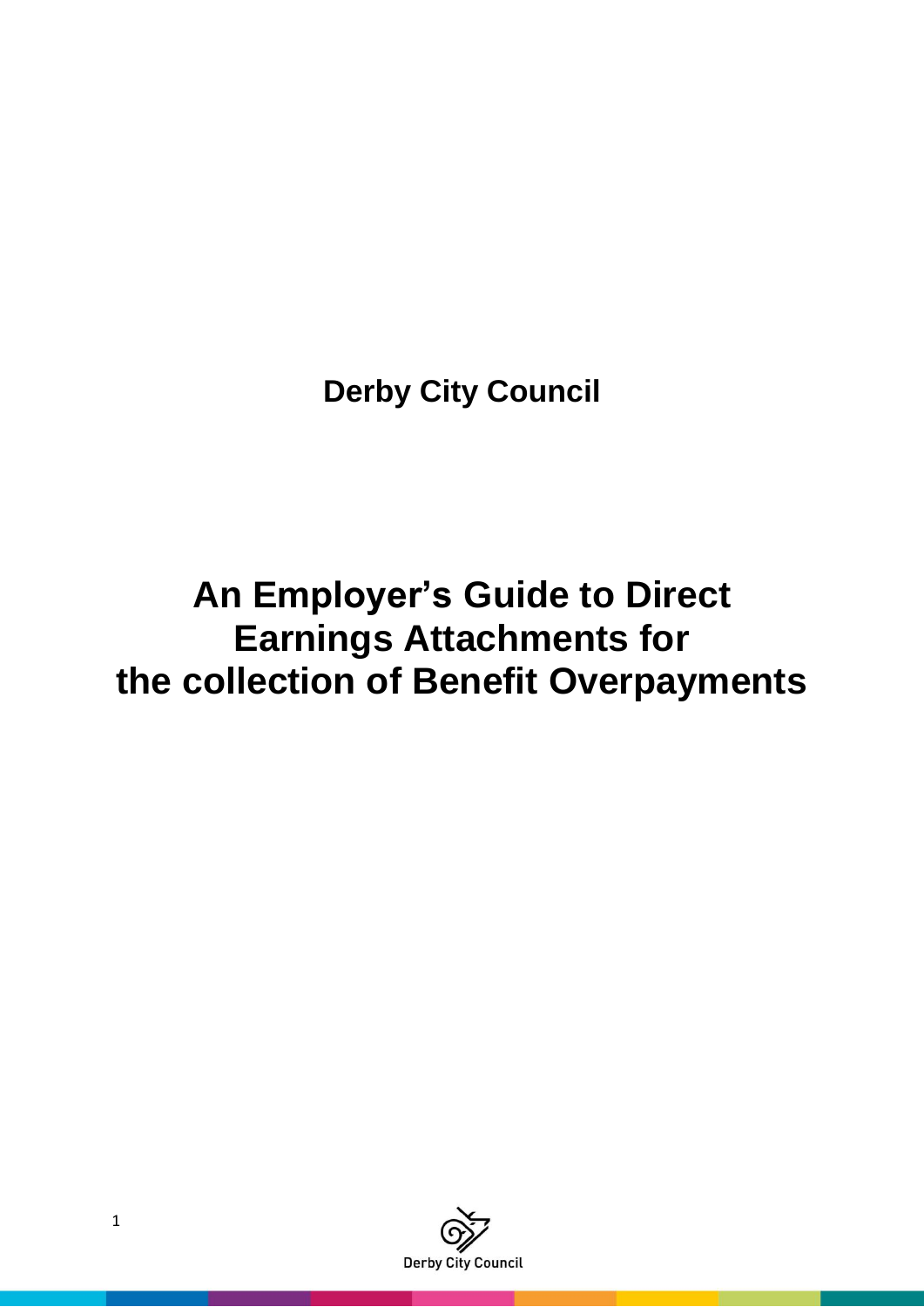# **Version Control**

| Version | Date       | <b>Amended By</b> | <b>Details</b> |
|---------|------------|-------------------|----------------|
|         | 22/04/2015 | Amy Ratcliffe     | New Document   |
|         |            |                   |                |

# **Contents**

| Do employers have to implement a DEA for the Council?  3                  |  |
|---------------------------------------------------------------------------|--|
| What if my payroll software has not been updated to allow for DEAs?  3    |  |
| Direct earnings attachments - background information  4                   |  |
|                                                                           |  |
|                                                                           |  |
| What does an employer have to do to operate a DEA? 5                      |  |
|                                                                           |  |
|                                                                           |  |
|                                                                           |  |
| What payments are counted as earnings for the purposes of a DEA?  6       |  |
|                                                                           |  |
|                                                                           |  |
|                                                                           |  |
|                                                                           |  |
|                                                                           |  |
| Administrative costs - what you can charge your employee  8               |  |
| What if you fail to take deductions or make incorrect deductions?  8      |  |
| Your employee has other court orders against them, which has priority?  9 |  |
|                                                                           |  |
|                                                                           |  |
|                                                                           |  |
| What if my employee does not earn enough for me to make the deduction? 9  |  |
|                                                                           |  |
| Your employee thinks the amount of the deduction is too much?  10         |  |
|                                                                           |  |
|                                                                           |  |
|                                                                           |  |
|                                                                           |  |
|                                                                           |  |
|                                                                           |  |
|                                                                           |  |
|                                                                           |  |
|                                                                           |  |
|                                                                           |  |

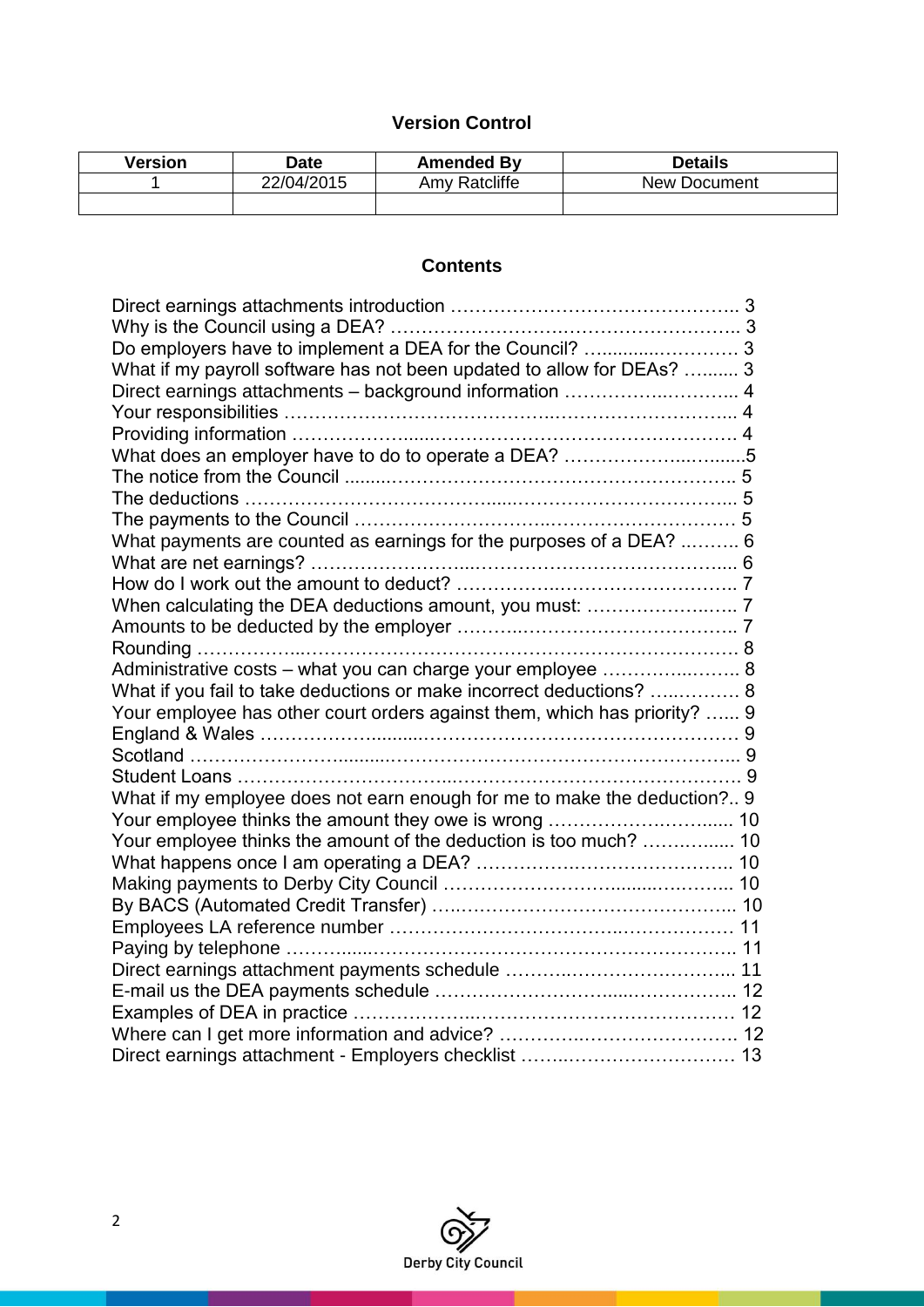### **Direct Earnings Attachments Introduction**

Derby City Council is responsible for recovering money owed to it in respect of debts arising under the Social Security Administration Act 1992.

From April 2013, local authorities have been given the power to recover overpaid benefit by deductions from earnings without the need to apply for a court order. This is done by using Direct Earnings Attachments or DEA.

Local authorities were given this power by The Social Security (Overpayments and Recovery) Regulations 2013. The full regulations can be found on this website [www.legislation.gov.uk.](http://www.legislation.gov.uk/)

#### **Why is the Council using a DEA?**

Not everyone enters into a voluntary repayment agreement. DEAs give us the opportunity to recover overpaid benefits from debtors who are employed if they either refuse to repay, are unable to agree an acceptable repayment plan or who have defaulted on a voluntary repayment arrangement.

#### **Do employers have to implement a DEA for the Council?**

Yes, you have a legal obligation to do so unless you are a new business (which starts between 8 April 2013 and 31 March 2014), or a micro business (having fewer than 10 employees). In such cases you are not obliged to operate a DEA although you may do so if this is agreed with your employee.

If you fail to comply with your duties, you could be subject, on conviction, to a fine of up to £1000.00.

#### **What if my payroll software has not been updated to allow for DEAs?**

As this is a new procedure, it may be that your computerised system has not yet been updated to deal with DEAs. The Department for Work and Pensions is currently working with the Chartered Institute of Payroll Professionals, Employer Representatives and Payroll Software providers in order to develop the right long term solution but until your software is changed, you will also need to follow the instructions below as well as the general guidance in this document. Once your system is updated, the information on this first page may no longer be needed.

Until your software is updated, if you are using a computerised payroll system and you receive a request to set up a DEA you will need to:

- a) Manually calculate the amount to deduct from earnings. Please see how to do this in the section 'How do I calculate the amount to deduct?' on page 7
- b) Manually check whether there are any other orders currently in place as the DEA may take priority over these. Please see a full list of the orders and how they may impact on a DEA in the section 'Employee has other Court Orders against them' on page 9
- c) In cases where the DEA does take priority over another order, consider whether other orders need to cease or deduction amounts be recalculated.

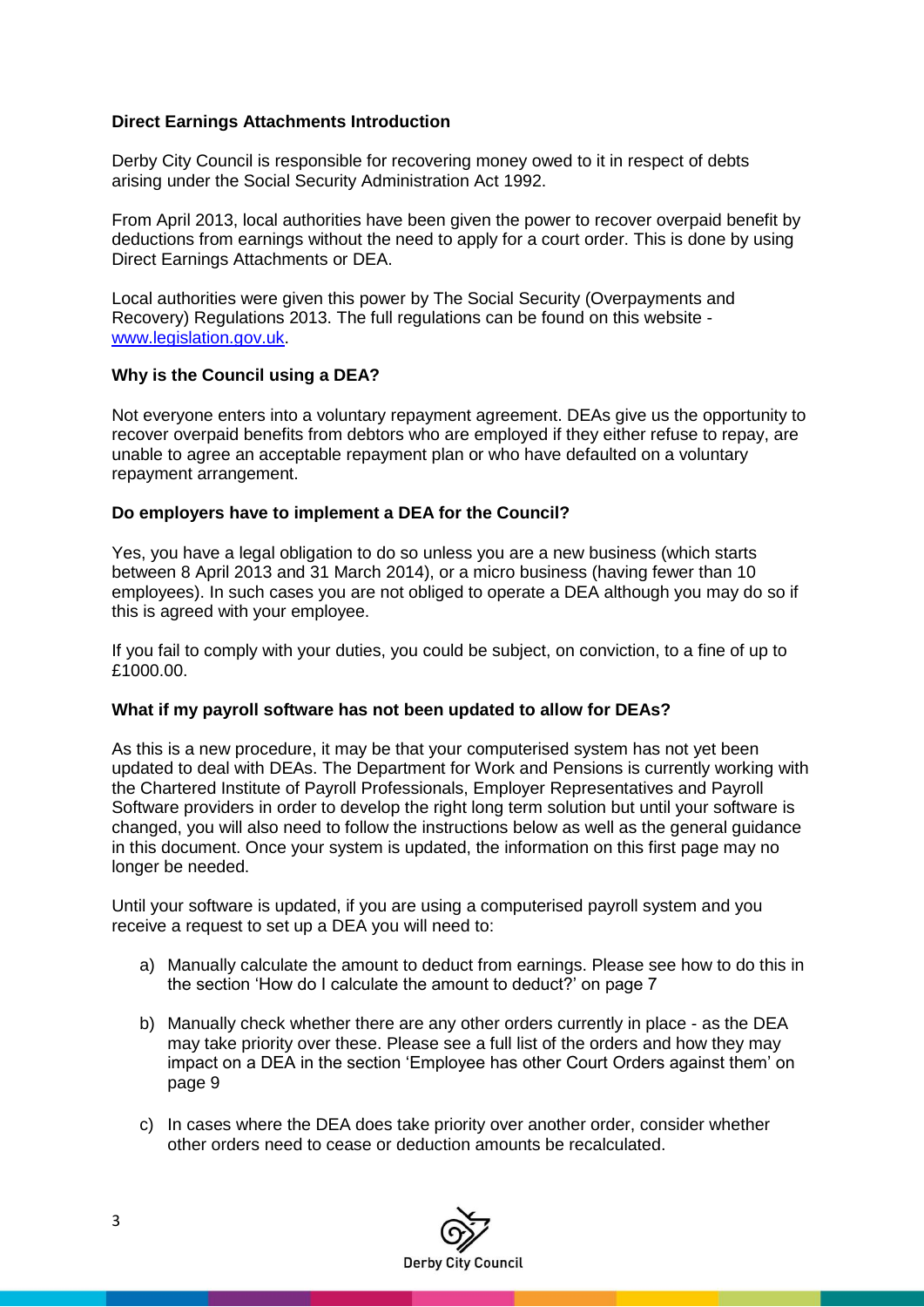d) Ensure, in cases where other orders cannot be applied that these are removed manually from the payroll system and subsequently re-instated once a DEA ceases.

#### **If, after reading through this guidance, you still have unanswered queries, please telephone the Housing Benefit Overpayment team on 01332 640444.**

#### **Direct Earnings Attachments – background information:**

A DEA has its own regulations which follow some of the workings of a Deduction from Earnings Order (DEO) and some workings of an Attachment of Earnings Order (AEO). A DEA does not replace any of these other orders and you may still receive requests to implement deductions for a DEO or AEO.

#### **Your responsibilities:**

As an employer, you have a legal obligation to:

- Implement a DEA when we ask you to make deductions from the employee's net earnings.
- Make payments of the amounts deducted to us by the 19th day of the month following the month the deduction is made.
- Keep a record of each deduction taken and the employee from whose earnings it was made.
- Continue to operate the DEA until Derby City Council advises you to stop, or your employee leaves your employment.
- Ensure you take the right amount from your employee's earnings each week or month and pay it to us. If you fail to comply with your duties, you could be subject, on conviction, to a fine of up to £1000.00.

#### **Providing information**

#### **a) From Derby City Council**

We will send you a notice asking you to apply a DEA to your employee's earnings. This will include all the information you need to have in order to set up the DEA.

#### **b) To Derby City Council**

You have a duty to notify us if:

- We ask you to operate a DEA for someone who does not work for you.
- An employee for whom you are operating a DEA leaves your employment.
- You are a new business (which starts between 8 April 2013 and 31 March 2014), or a micro business (having fewer than 10 employees), as defined in the Regulations.

If you are a new or micro business you are not obliged to operate a DEA although you may do so if this is agreed with your employee.

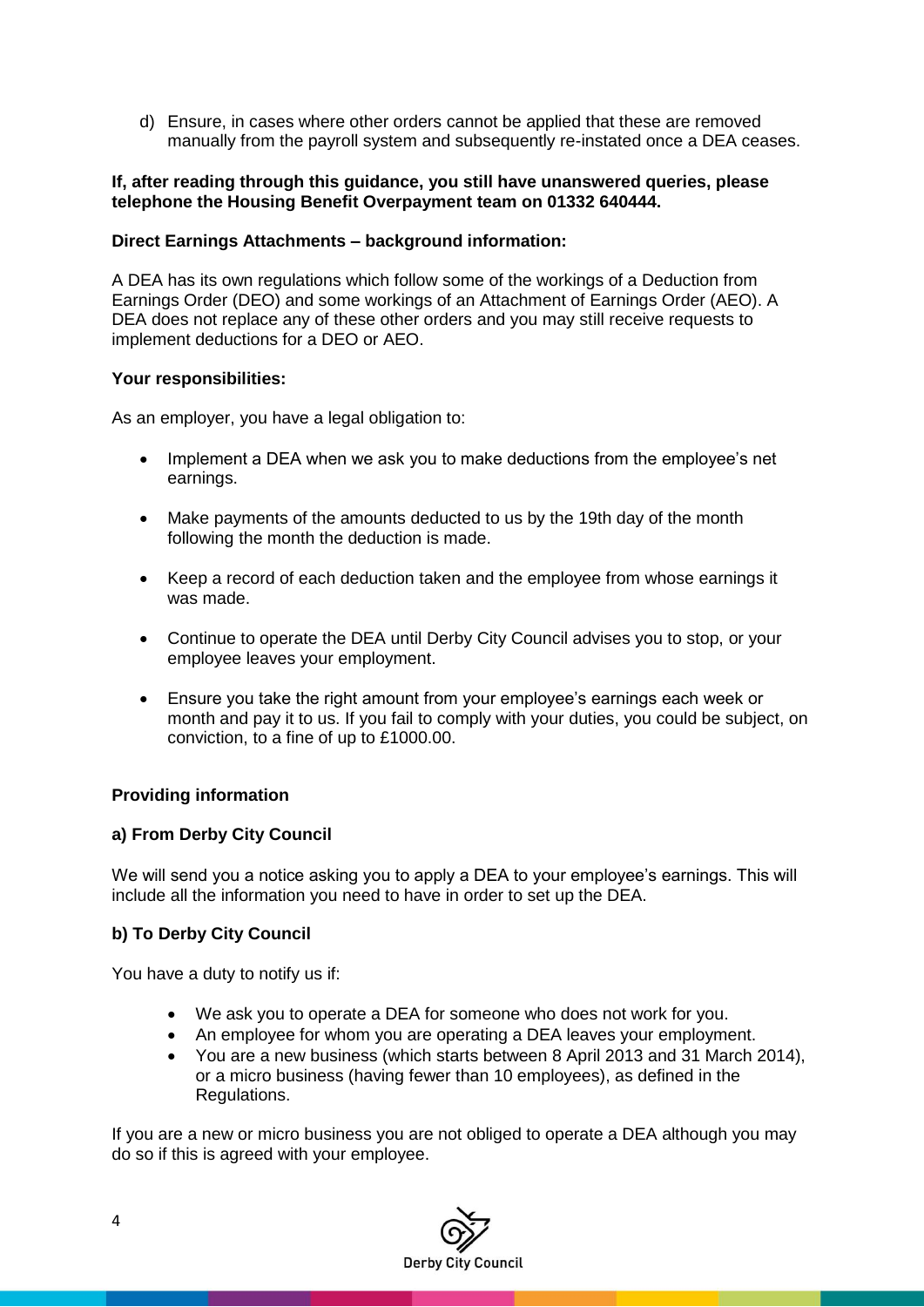You must complete and send the return form to the address shown on the DEA request letter within 10 days of the date of that letter if any of the above applies to you. You should also let us know if your business ceases trading.

#### **c) To your employee**

You have a duty to notify your employee in writing of:

- The amount of the deduction taken, including any amount taken for administrative costs. (see administrative costs page 8 ). If this information is shown on their payslip, it will suffice.
- How that deduction was calculated.

You must do this (and record it) no later than the payday after the one on which the deduction for the DEA was taken.

#### **What does an employer have to do to operate a DEA?**

#### **The notice from the Council**

The Council will send you a letter (officially called a notice) which tells you to apply a DEA for your employee and gives you the information you will need in order to apply it. This includes:

- The name and address and national insurance number of the person from whose wages you will make the deduction.
- If we have it, their staff number, pay roll number or similar identifying number.
- The percentage rates at which deductions are to be made.
- The proportion of their wages which is protected (see page 7)
- When to send us payments.
- Details of the account into which the payments are to be transferred if you are paying us by direct credit transfer.

#### **The deductions**

Once you receive the notice, you will need to check that your employee earns enough to allow a deduction to be made. If he/she does, you then calculate how much to take from their earnings using the information provided by the Council and make the deductions.

#### **The payments to the Council**

Once you have taken the money, you must pay it over to the Council within set time limits. We will ask you to make payments in line with your payroll, so if your employee is paid weekly or monthly, you should pay us at the same time.

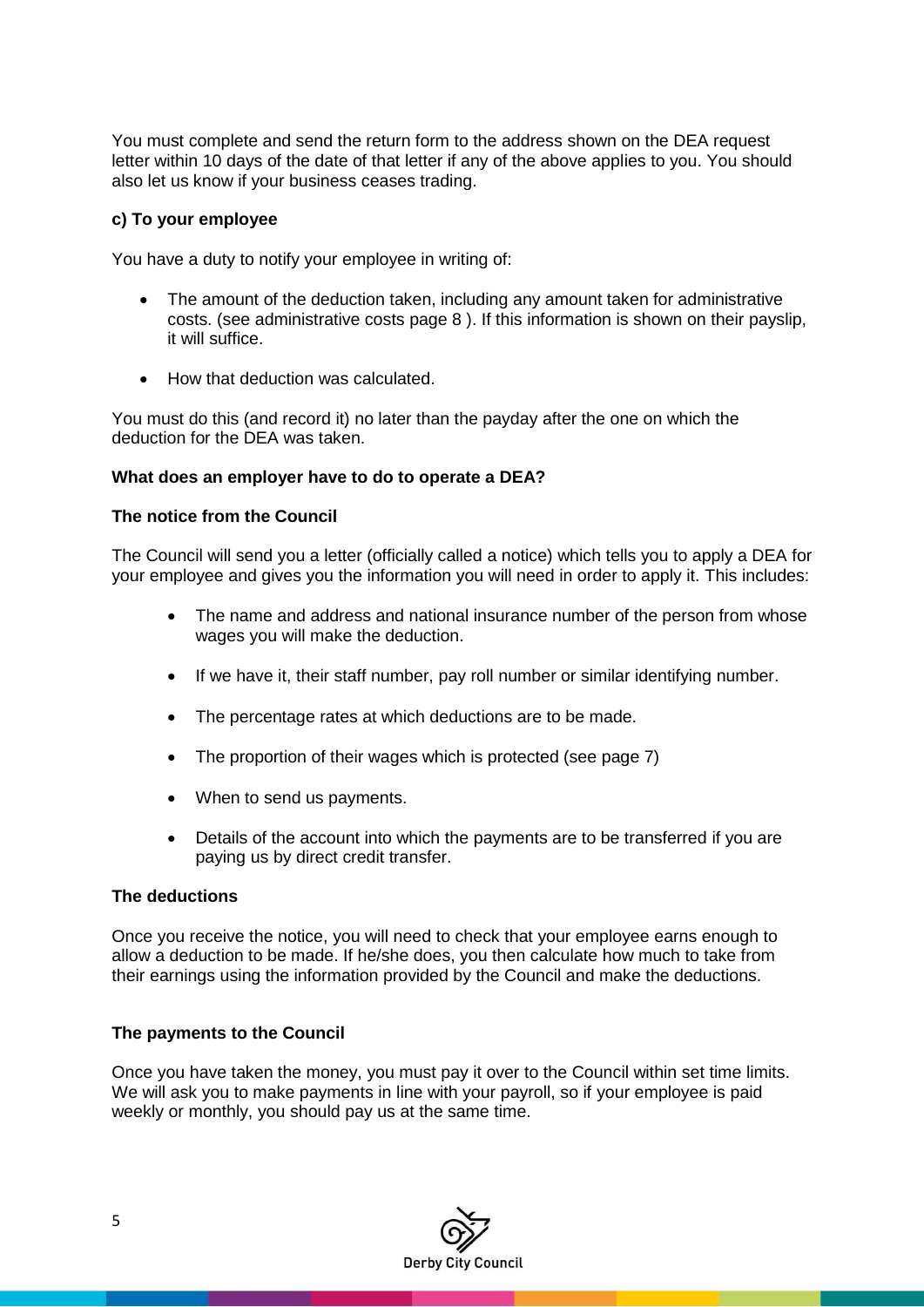However if your employee is paid weekly you must still calculate and deduct the payment every week, but you can pay us 4 weekly if you prefer.

It is your responsibility to ensure you take the right amount from your employee's earnings each week or month and pay it to us.

| What counts as 'earnings'                                                                                                                                 | What does not count as 'earnings'                                                                                                                          |  |
|-----------------------------------------------------------------------------------------------------------------------------------------------------------|------------------------------------------------------------------------------------------------------------------------------------------------------------|--|
| Wages                                                                                                                                                     | <b>Statutory Maternity Pay</b>                                                                                                                             |  |
| Salary                                                                                                                                                    | Statutory adoption pay                                                                                                                                     |  |
| Fees                                                                                                                                                      | Ordinary statutory paternity pay                                                                                                                           |  |
| <b>Bonuses</b>                                                                                                                                            | Additional statutory paternity pay                                                                                                                         |  |
| Commission                                                                                                                                                | Any pension, benefit, allowance or credit<br>paid by DWP, a local authority or HMRC                                                                        |  |
| Overtime pay                                                                                                                                              | A guaranteed minimum pension under the<br>Pensions Scheme Act 1993                                                                                         |  |
| Most other payments on top of wages                                                                                                                       | Amounts paid by a public department of the<br>Government of Northern Ireland or anywhere<br>outside the United Kingdom                                     |  |
| Occupational pensions, if paid with wages or<br>Salary                                                                                                    | Sums paid to reimburse expenses wholly<br>and necessarily incurred in the course of the<br>employment                                                      |  |
| Periodic payments by way of compensation<br>for the loss, abolition or relinquishment, or<br>diminution in the emoluments, of any office<br>or employment | Pay or allowances as a member of Her<br>Majesty's forces, other than pay or<br>allowances payable to them by you as a<br>special member of a reverse force |  |
| Statutory sick pay                                                                                                                                        | Lump sum redundancy payments and pay in<br>lieu of notice                                                                                                  |  |

#### **What payments are counted as earnings for the purposes of a DEA?**

If the only earnings your employee receives are those in the right hand column, you cannot calculate a DEA deduction. Similarly, if any of these are paid as part of the earnings, they are not to be included as part of the employee's net earnings.

#### **What are net earnings?**

You must take the amount for the DEA directly from your employee's net earnings. Net earnings are the earnings left after deduction of:

- Income Tax
- Class 1 national insurance contributions
- Contributions to a work place pension (including additional voluntary contributions, free standing additional voluntary contributions and stakeholder pension contributions)

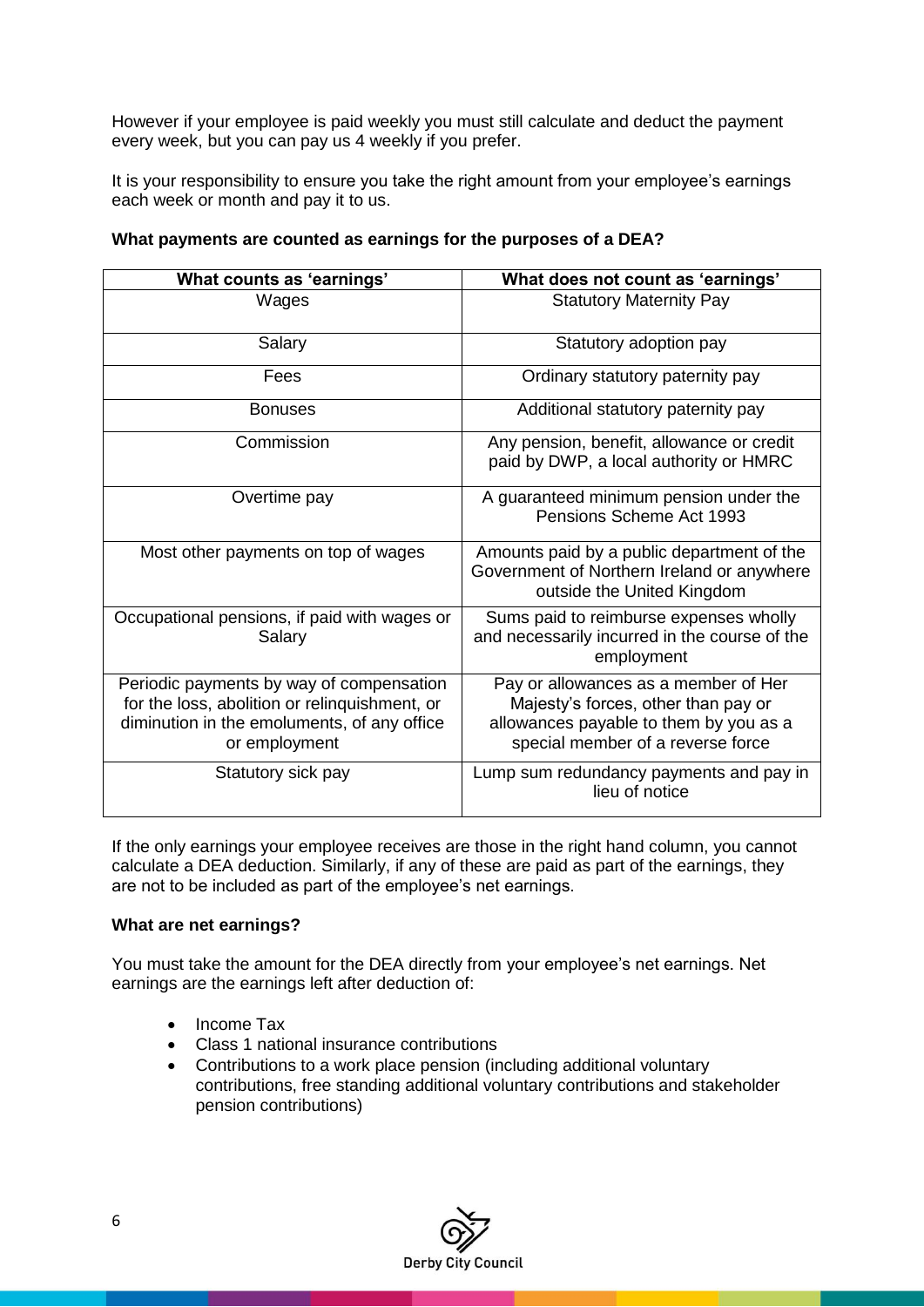### **How do I work out the amount to deduct?**

#### **When calculating the DEA deductions amount, you must:**

- Ensure that your employee has enough net earnings in the pay period for you to calculate a deduction (see tables A & B below).
- Check that the correct percentage rate has been applied against those net earnings.
- Check that the total of all the deductions does not leave the employee with less than the protected earnings proportion, which is 60% of their total net earnings during the calculating period to which the deduction relates.
- Work out the employee's net earnings.
- Use table A or B (below) to find the right deduction percentage rate for the employee's net earnings.
- Apply the percentage figure against the net earnings figure to calculate the amount to be deducted.

#### **Amounts to be deducted by the employer**

#### **Table A: Where earnings are paid weekly**

| <b>Net Earnings</b>                   | Deductions (per cent of net earnings) |
|---------------------------------------|---------------------------------------|
| Less than £100                        | Nil                                   |
| Exceeding £100 but not exceeding £160 | 3%                                    |
| Exceeding £160 but not exceeding £220 | 5%                                    |
| Exceeding £220 but not exceeding £270 | 7%                                    |
| Exceeding £270 but not exceeding £375 | 11%                                   |
| Exceeding £375 but not exceeding £520 | 15%                                   |
| Exceeding £520                        | 20%                                   |

#### **Table B: Where earnings are paid monthly**

| <b>Net Earnings</b>                       | Deductions (per cent of net earnings) |
|-------------------------------------------|---------------------------------------|
| Less than £430                            | Nil                                   |
| Exceeding £430 but not exceeding £650     | 3%                                    |
| Exceeding £650 but not exceeding £950     | 5%                                    |
| Exceeding £950 but not exceeding £1,160   | 7%                                    |
| Exceeding £1,160 but not exceeding £1,615 | 11%                                   |
| Exceeding £1,615 but not exceeding £2,240 | 15%                                   |
| Exceeding £2,240                          | 20%                                   |

- a) The protected earnings level Please note: the total of all deductions (the DEA plus any other deductions in place) cannot leave the employee with less than the **protected earnings proportion**, which is **60% of their total net earnings** during the calculating period to which the deduction relates.
- b) Employees who are paid every 2 weeks If an employee is paid 2 weekly, the total net wage is divided by 2 and table A is used to check the percentage rate.
- c) Employees who are paid every 4 weeks If an employee is paid 4 weekly, the total net wage is divided by 4 and table A is used to check the percentage rate.
- d) Holiday Pay If an employee is paid a wage which includes holiday pay paid in advance, the net wage is averaged, and the percentage rate applied to the average figure.

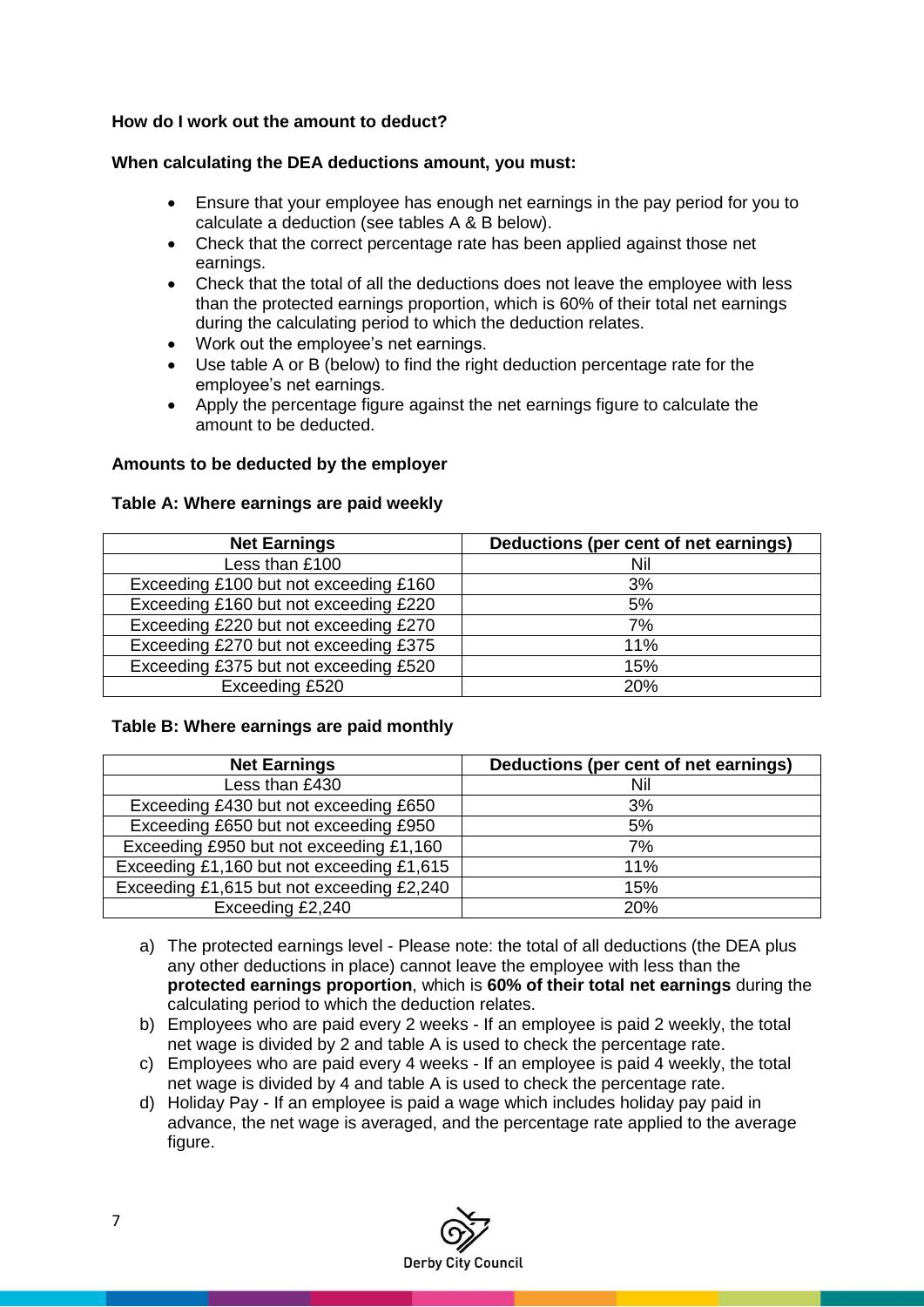# **Note: Do not leave an employee with less than 60% of their total net earnings.**

## *Example*

*The employee received one week's wage and 2 weeks holiday pay.*

*Total net payment for 3 weeks = £850.*

- · *£850 ÷ 3 = £283.33*
- · *£283.33 x 11% = £31.17*
- · *Total deduction from the net wage for 3 weeks of £850 = £93.51 (£31.17 x 3).*

## **Rounding**

The exact amount of the net wage is used against table A & B. If the percentage amount calculated results in a fraction of a penny, it is rounded to the nearest whole penny, with a result of exactly half a penny being rounded down to the nearest whole penny below, as follows:

- Net wage £235.63 per week
- $\text{£}235.63 \times 7\% = \text{£}16.4941$
- Weekly deduction  $=$  £16.49
- Net wage £1547.99 per month
- $\triangle$  £1547.99 x 11% = £170.278
- Monthly deduction  $=£170.28$

#### **Administrative costs – what you can charge your employee.**

For each pay period when you calculate the DEA deduction, you may also take up to £1 from your employee's earnings towards administrative costs. You can take this even if it reduces the employee's income below the protected earnings proportion.

#### **What if you fail to take deductions or make incorrect deductions?**

If you fail to take a deduction from the employee's net earnings when you should have or take an incorrect amount you should correct this on the next payday or paydays.

Where the incorrect amount is because the deduction was less that the amount specified under the regulations then you should first;

- deduct the amount required for the current pay period.
- then include the difference between the incorrect and correct amount for the previous period.

Where the incorrect amount is because the deduction was more than the amount specified under the regulations then you should first;

- deduct the amount required for the current pay period.
- then reduce that deduction amount by the excess previously taken.

It is important to note that if a deduction is reduced in any week or month simply because the DEA along with any other orders in place will breach the protected earnings limit of 60% (See example 3 on page 12) this is NOT considered a shortfall as described above.

A shortfall only occurs when an incorrect amount has been deducted in error, or where one or more deductions have been missed.

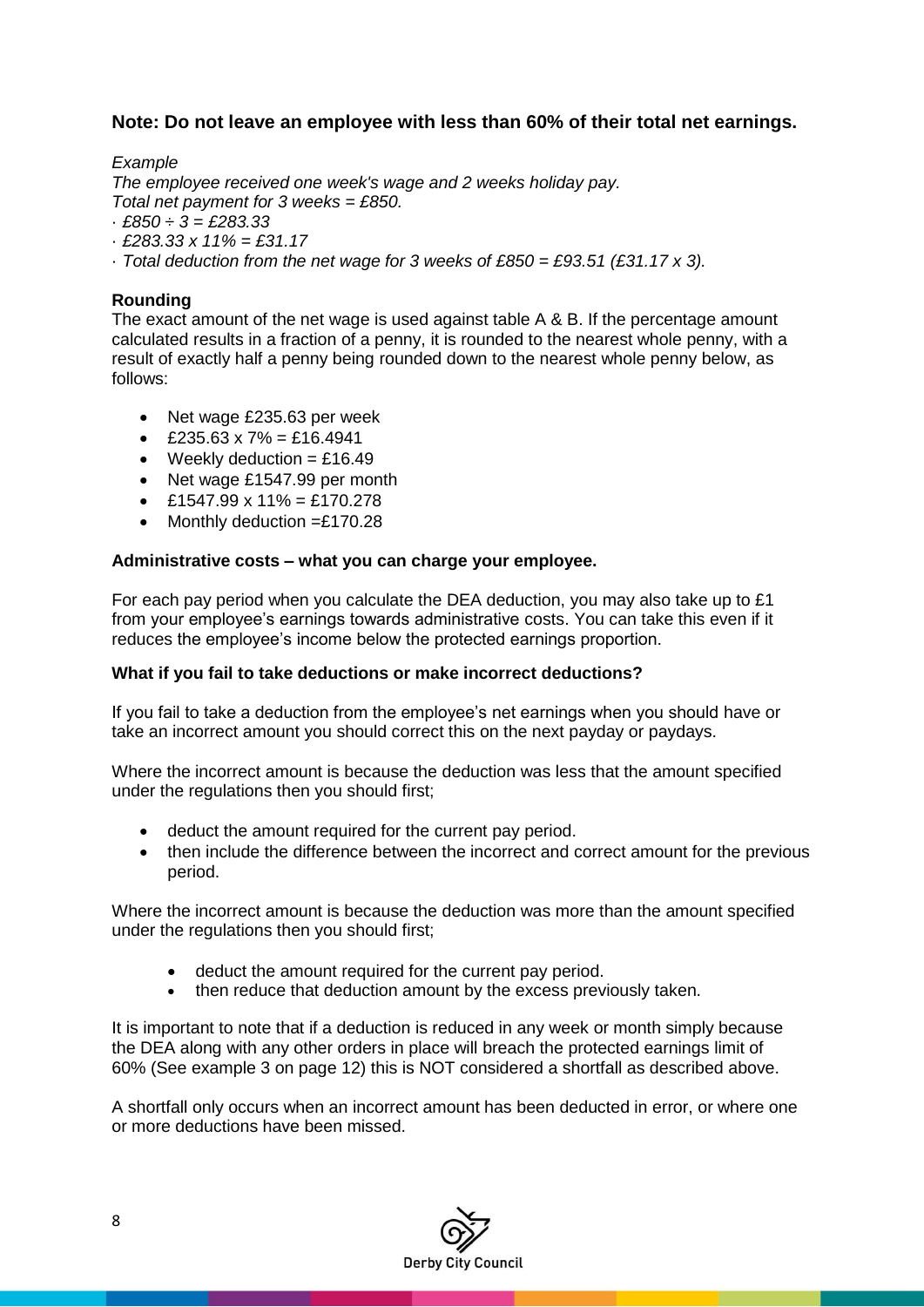# **Please also note that the total to be deducted, including adjustments for an incorrect deduction, along with other deductions in place, must not leave the employee with less than the protected earnings limit of 60% for each pay period.**

#### **Your employee has other court orders against them, which has priority?**

Courts can make orders that mean you must take money directly from your employee's earnings in a similar way to how we ask you to make deductions for a DEA.

For example, your employee may have an Attachment of Earnings Order (England & Wales) or a Deduction from Earnings Order (for Child Maintenance). The DEA can be imposed without a court order, but if your employee has any other deduction orders against them there are rules that tell you which money you should take first.

If your employee has one or more of the following in place, they will take priority over a DEA:

#### **England & Wales**

- Deduction from Earnings Order (DEO) from the Child Maintenance Group (CMG)
- Attachment of Earnings Order (AEO) for Maintenance or Fines
- Council Tax Attachment of Earnings Order (CTAEO)

#### **Scotland**

- Deduction of Earnings Order (DEO) from CMG
- Earnings Arrestment (EA)

#### **Student Loans**

A student loan repayment also takes priority over a DEA. This applies to both England & Wales and Scotland.

Once these priority orders have been taken into account in your calculation a DEA will then take priority in relation to other orders or notices in date order (in Scotland this will be the date they were received). The amount you can deduct will be subject to the available net earnings above the protected earnings limit of 60% of net earnings.

#### **What if my employee does not earn enough for me to make the deduction?**

If the weekly or monthly earnings are below the threshold (see table A & B). You cannot calculate a DEA deduction.

You must tell the Council why a deduction cannot be made by using a direct earnings attachment payments schedule (See blank schedule at the end of this document).

You must continue to calculate whether a DEA deduction can be made, each pay period until either we tell you to stop or your employee leaves your employment.

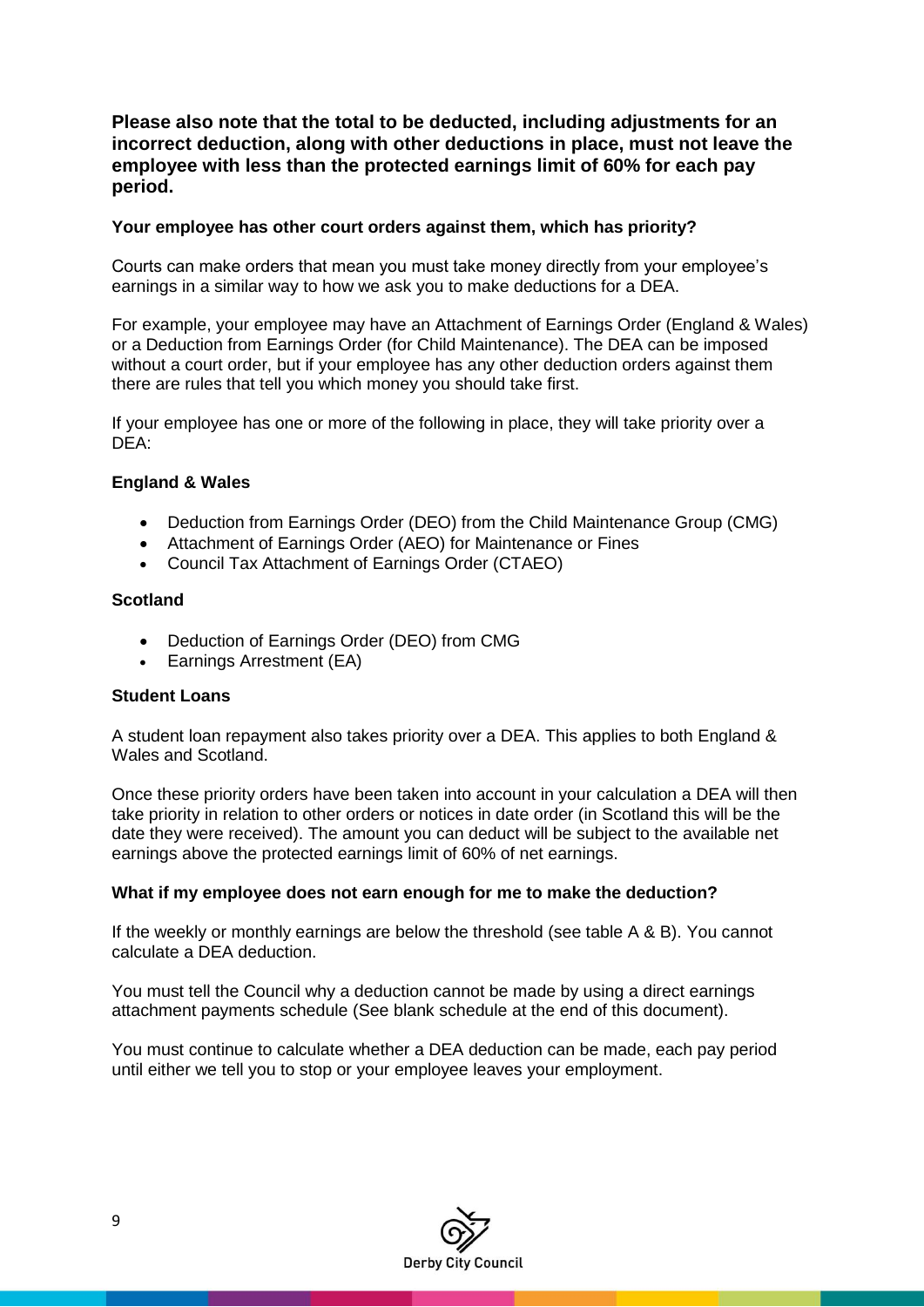#### **Your employee thinks the amount they owe is wrong**

If your employee thinks that the amount of money they owe is wrong, you should advise them to urgently contact the Housing Benefit Overpayments team on the telephone number at the top of the letter they received about the DEA. That number is **01332 640444**.

#### **Your employee thinks the amount of the deduction is too much?**

If they think that the amount you have calculated is too much, you should first check that the amount being deducted is correct according to table A or B (page 7), on the basis of their earnings and other orders in place. If the amount is correct, you should explain that you have made the deduction as instructed to do so. If they feel that this is too much for them to manage, you should advise them to contact us or seek financial advice.

#### **What happens once I am operating a DEA?**

Once you have started operating a DEA, you must continue to make payments to us until we tell you to stop or you have deducted the maximum amount that needs to be recovered from the earnings. We shall contact you when deductions are to cease or if the amount deducted should change.

If there is a change of circumstances which means that you can no longer operate the DEA, you must notify is in writing within 10 days of that change happening. In the first instance though, please telephone us to let us know as we may be able to speed up the administration process.

#### **If you need to tell us about a change like this, please telephone the Housing Benefit Overpayments team on 01332 640444 or email us at [hbop.enquiries@derby.gcsx.gov.uk.](mailto:hbop.enquiries@derby.gcsx.gov.uk)**

#### **Making payments to Derby City Council**

On receipt of a notice to operate a DEA, you must:

- make regular payments to us until we tell you to stop or the maximum amount to be recovered has been taken from your employees earnings.
- pay the amount you have taken from your employee's wages over to Derby City Council as soon as possible, but no later than the 20th day of the month following the month in which you have taken it.

#### *Example*

*If you take the money on 30th September, you must send it to us before 20th of October. If you take the money on 1st October, you must send it to us before 20th of November.*

#### **By BACS (Automated Credit Transfer)**

This is our preferred method of payment, because of its security and quick clearance times. When setting up a payment by this method, you will need the following information:

Derby City Council bank sort code: 30-92-59 Derby City Council bank account number: 00006309 Account name: Derby City Council General Account

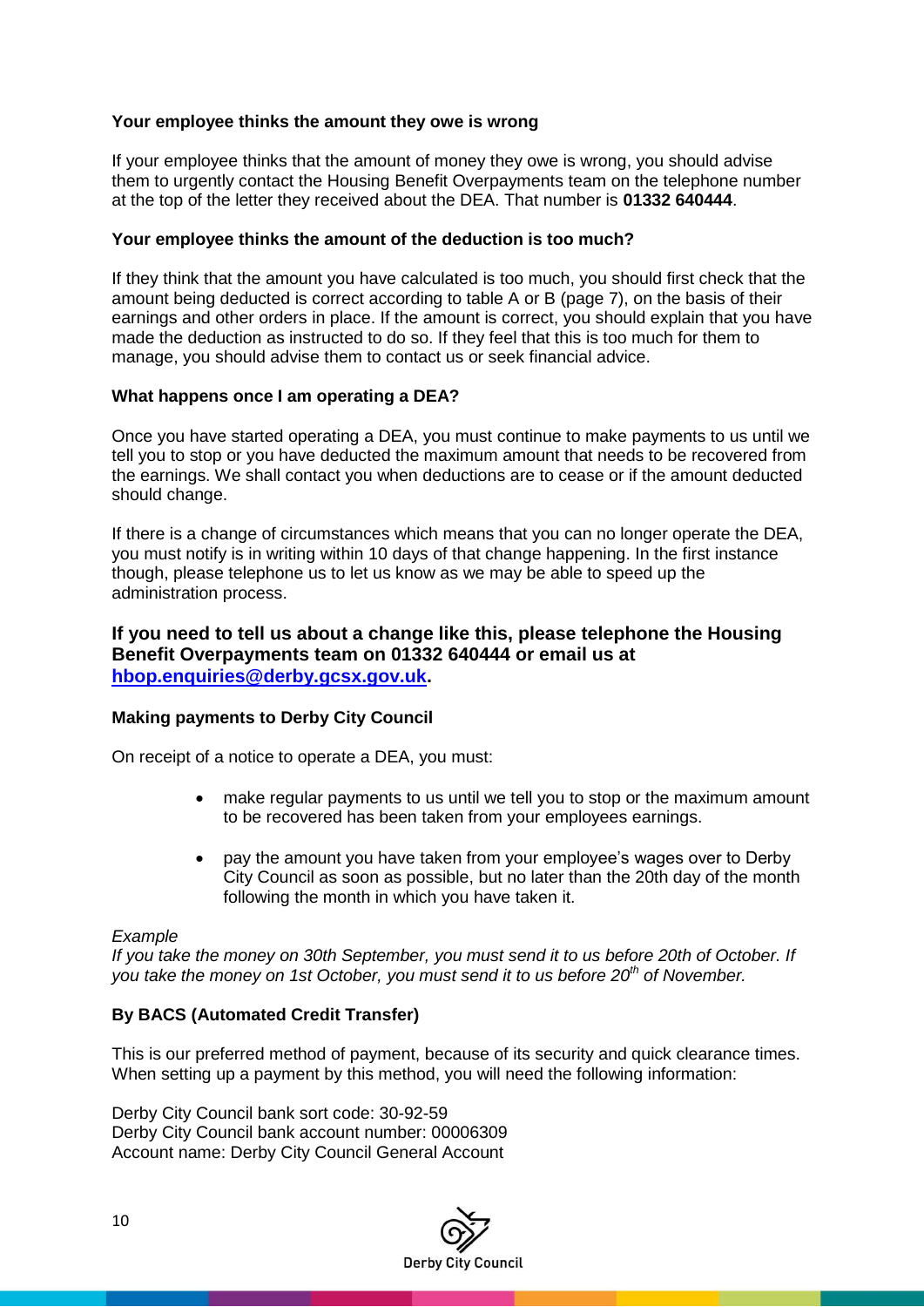### **Employees LA reference number**

This will be shown on the DEA notice you will be sent.

If the payment is for one employee, enter the employees LA invoice/reference number. If the payment covers multiple employees, enter 'DEA' in field 10 but ensure the name or NINO details are correct on your schedule.

If you are paying by BACS, you will need to send a DEA payment schedule to us so we know who the payment refers to. Please see below for instructions about this.

#### **Paying by telephone**

If your bank offers a bill paying facility and you wish to make a payment using the telephone/internet banking/automated credit transfer, the bank account details to quote for the transfer of funds are the same as above (page 10 BACS). You can also call our automated phone line to pay with a credit or debit card (surcharge for credit) on **0345 600 1982.**

#### **Direct earnings attachment payments schedule**

For payments by BACS (Automated Credit Transfer) you must send us a DEA payments schedule. A blank schedule has been supplied to you to copy as many times as you need. (See blank schedule at the end of this document).

The DEA payments schedule must include the following details for each person for whom you were asked to make deductions from earnings:

- Their full names (forenames and surname).
- Their LA Invoice/reference number as shown on the DEA notice you were sent.
- The amount of the deduction (in pounds sterling) that has been deducted or the reason why a deduction cannot be made when appropriate.

The amount of the automated credit transfer must be the same as the total amount of deductions shown on the DEA payments schedule. Please do not send cash through the post or cheques unless it is completely necessary. If the BACS/transfer payment method is not acceptable for you, please contact us to arrange an alternative method of payment. Our contact number is detailed on any letters we have sent to you.

#### **E-mail us the DEA payments schedule**

If you prefer, you can e-mail an electronic copy of the schedule to us at:

#### **hbopay.enquiries@derby.gcsx.gov.uk**

Please include 'DEA notice' in the subject of your e-mail.

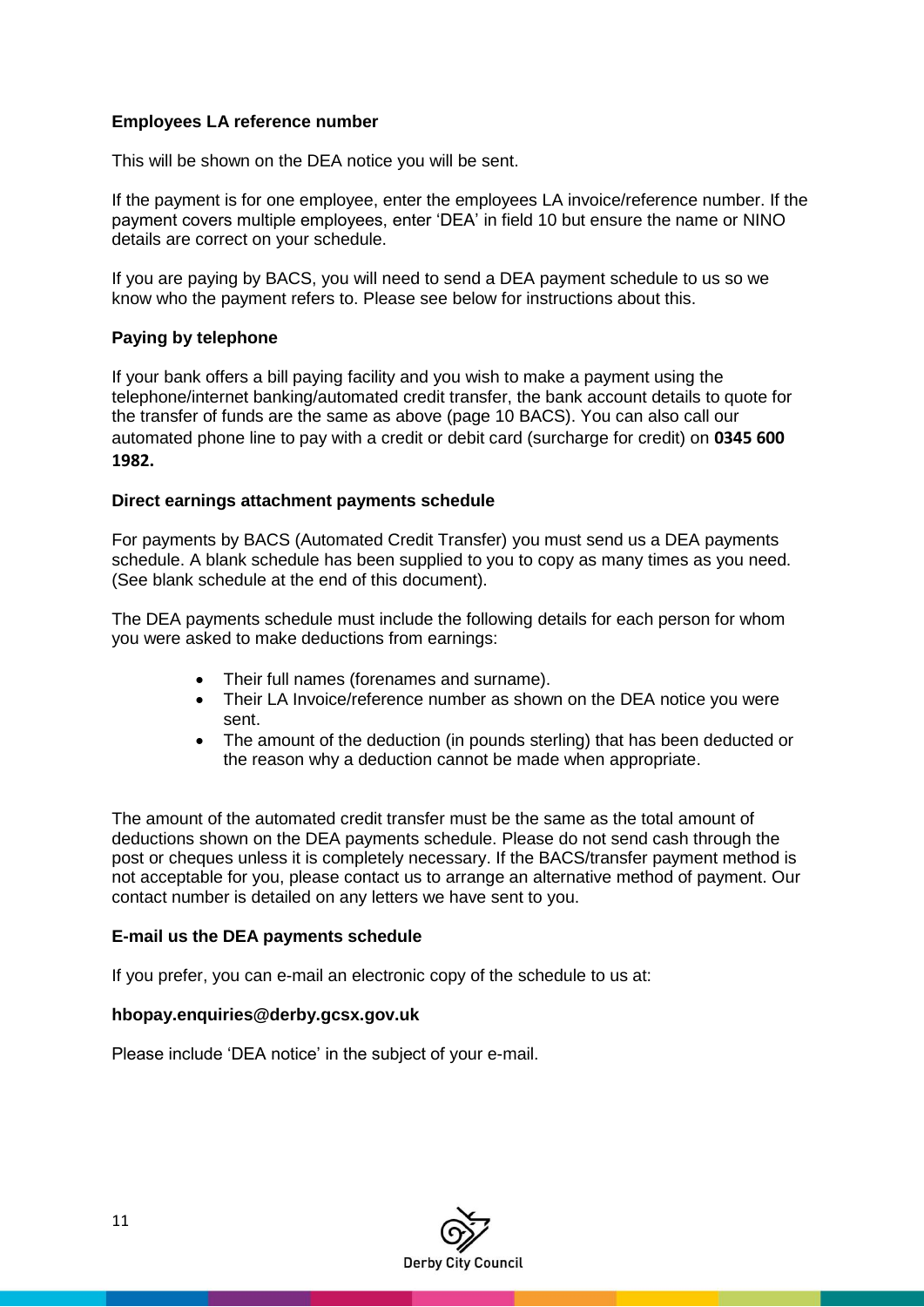# **Examples of DEA in practice**

*Example 1 A weekly paid earner with no prior attachment orders. A person with net earnings of £385 per week will have a deduction of £57.75 per week (in accordance with the deduction rates table at 15%)*

# *Example 2*

*A weekly paid earner with an existing attachment order for child maintenance. A person with net earnings of £250 per week with an existing attachment order of £60 per week for child maintenance will have a deduction of £17.50 (in accordance with the deduction table at 7%)*

# *Example 3*

*A monthly paid earner with existing priority attachment orders. A person with net earnings of £1620 per month should have a DEA deduction of £243 (in accordance with the deduction table at 15%). However, this deduction in addition to the existing deductions of £486.00 will breach the protected earnings limit of 60%. The maximum deduction we can make in this instance would be £162.*

*Calculation Earnings x 40% = £648 (maximum amount for total deductions) Existing priority attachment order in place = £486 DEA deduction is = £243 £648 – £486 = £162 (maximum amount available for the DEA deduction)*

*Therefore, although the deduction rates table states that a deduction of £243 should be taken, the protected earnings limit means that the amount will be restricted to £162.*

# **Where can I get more information and advice?**

If you need more information about, or help to operate a DEA, please telephone Derby City Council Overpayments team **01332 640444**.